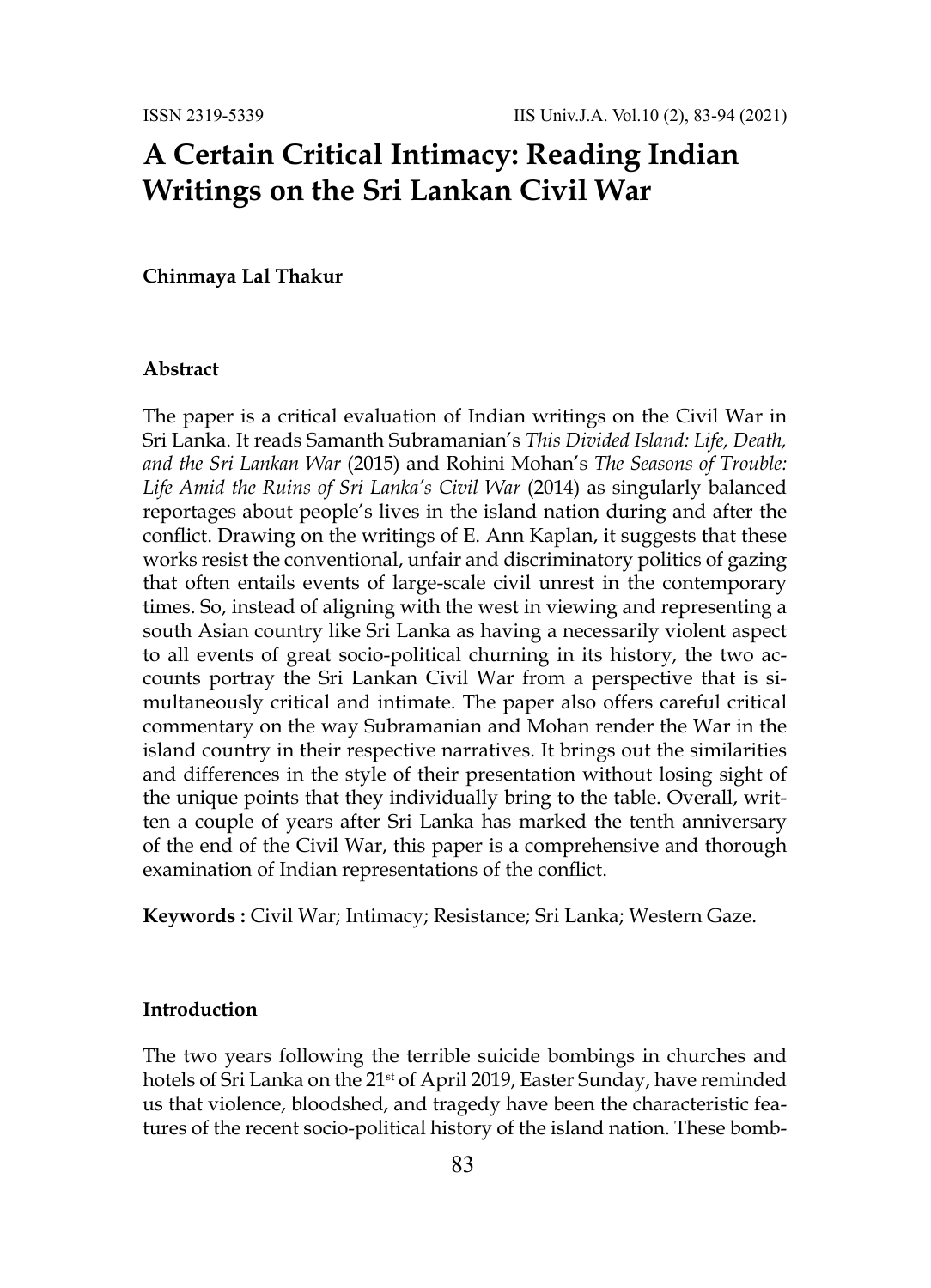ings, sadly, had the protracted Sri Lankan Civil War (1983-2009) fought between rebel Tamil Tigers (Liberation Tigers of Tamil Eelam, the name is often abbreviated as LTTE) and the Sri Lankan government as their precursor. If estimates are to believed, around 100,000 people lost their lives in the conflict while 20,000 or so were severely injured.

As the publication of the much-acclaimed reportage *We Wish to Inform You That Tomorrow We Will Be Killed with Our Families: Stories from Rwanda* (1998)—by Philip Gourevitch, about the 1994 Rwanda Genocide that killed about 1,000,000 Tutsis and Hutus—would indicate, writing about large-scale socio-political conflicts and environmental disasters in the twentieth century has hardly been scarce. The Sri Lankan Civil War, too, has been no exception in this regard. Individuals, organizations, and various government and non-government agencies from within and outside Sri Lanka have reported on the conflict since its very beginning. The Indian journalist Anita Pratap, for instance, published *Island of Blood: Frontline Reports from Sri Lanka, Afghanistan and Other South Asian Flashpoints* in 2002 and, since then, a spate of Indian writings on the subject has been witnessed.

In fact, the present essay is a critical commentary on Indian writings on the Sri Lankan Civil War as, unlike works by native or European commentators, they seem to be appropriately balanced in their representation of the conflict. Samanth Subramanian's *This Divided Island: Life, Death, and the Sri Lankan War* and Rohini Mohan's *The Seasons of Trouble: Life Amid the Ruins of Sri Lanka's Civil War*, for example, maintain a steadiness in the tone of their reporting even as their searing account of Sri Lankan lives during and after the War touches an emotional chord with most readers. This paper reads these works as painting a simultaneously critical and intimate portrait of the conflict. It peruses them as accounts of the Civil War in the island nation that resist a conventional politics of gazing i.e.,either the west looking at south Asian countries as sites necessarily prone to violence, conflict, and lawlessness or a south Asian nation justifying its majoritarian policies and actions in the name of claiming its rightful place among the most developed constituents of the world.

In this way, the paper presents a Global South look or perspective on the Global South itself. It deliberately does not seek to subject Sri Lanka and its recent past to the Indian gaze as it follows E. Ann Kaplan's suggestion in her celebrated work *Looking for the Other: Feminism, Film, and the Imperial Gaze* (1997) that 'look' and 'gaze' differ significantly from each other. Look, according to Kaplan, is "a process, a relation" while gaze suggests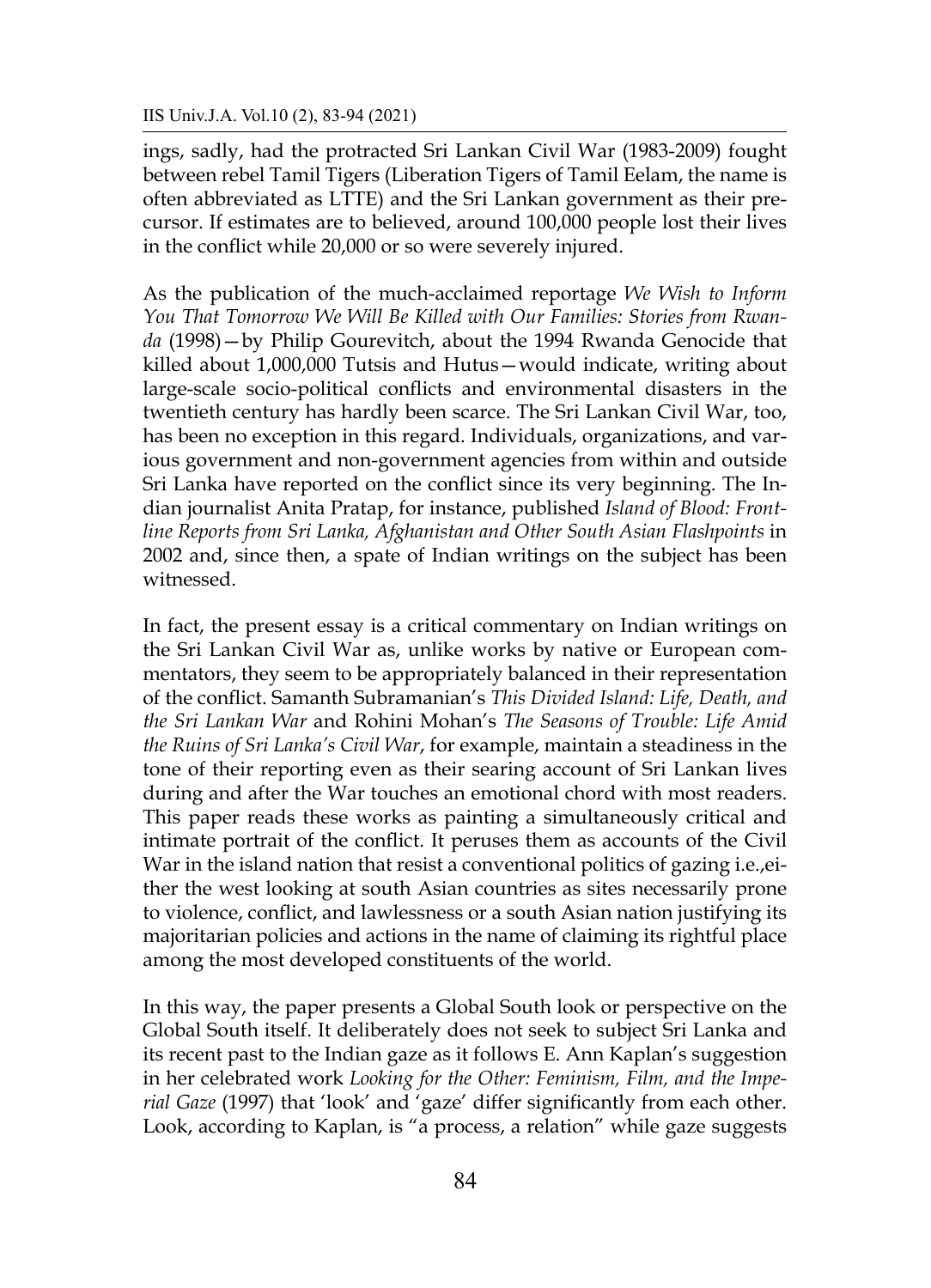"a one-way subjective vision." Looking connotes curiosity towards the other, a curiosity and a desire to know that need not be oppressive all the time. Gazing, on the other hand, involves extreme anxiety as it involves no attempt to know, no attempt to engage with the other. (Kaplan, xvi-xvii)

Kaplan suggests that looking is a process but gazing can never be a process because it involves an anxiety-ridden subject who actively seeks to (re)establish 'his' autonomy and security in the face of what he takes to be a threat from the object. Hence, while gazing, the subject desires to place, rationalize, and ultimately deny the very existence and significance of the object. This sort of orientation, Kaplan argues, places the subject and the object in a relationship of mutually-exclusive activity and passivity respectively. (Kaplan, xviii)

Accordingly, the paper is divided into three sections. The first part, 'Commonalities', traces the themes and techniques that are similar in Subramanian and Mohan's accounts. Its second section, 'Singularities', discusses the points that are unique to their respective narratives, and the concluding segment, 'Variations', underlines the differences in the way they approach their writing about the Civil War in Sri Lanka.

# **Commonalities**

Only a careful reading of Subramanian's and Mohan's reportage about the Sri Lankan Civil War reveals similarities in some of their concerns as, ostensibly, they seem to be very different in terms of their approach to the subject as well as in terms of the techniques of representation utilized by them. Subramanian's account, for instance, is closer to a conventional reportage or travelogue where the narrator meets different people at different times and strikes meaningful conversations with them. Mohan's writing, on the other hand, focuses on three individuals—Mugil (an ex-Tamil Tiger), Sarva (a former Tiger trainee), and Sarva's mother—whose lives are caught amidst the throes of the conflict.

Yet, as it turns out, Subramanian and Mohan share a pronounced discomfort with their own position i.e., of being Indian journalists who visit Sri Lanka periodically with the express purpose of producing a narrative about lives in the country during and after the Civil War. Both reportages indicate that the Sri Lankan Tamils disapproved of the Indian government's action of extending military support to their own government. Moreover, they were extremely disappointed with the (lack of) monetary and material assistance received from Indian Tamil politicians and private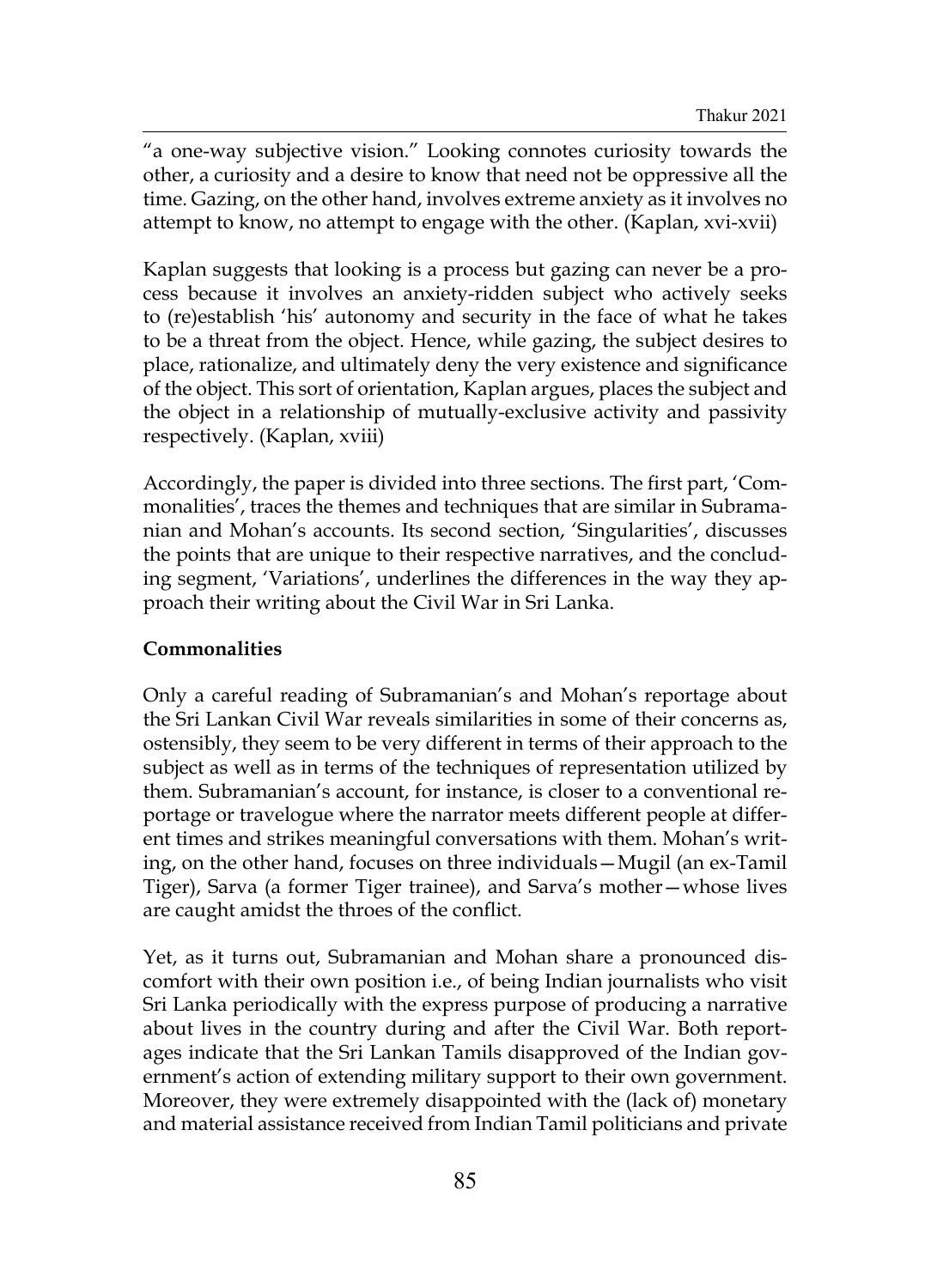agencies even after the conflict came to an end in 2009. The Sinhalese, on the other hand, were critical of what they perceived as India's covert support to the cause of Tamil Tigers. They believed that India assisted the Tigers in their attempt to establish a separate Tamil nation-state, Eelam, comprising mostly of Sri Lanka's northern areas (Kilinochchi, Mullaitivu, Mannar, northern Vanyniya, southern Jaffna—colloquially referred to as Vanni) and some eastern regions. The unease and embarrassment are particularly noticeable in Subramanian's account as he is not only an Indian journalist but happens to hail from Tamil Nadu, the Indian state with the largest and majority Tamil population. No wonder then that he writes:

> In the years after the war, for a visitor to Sri Lanka to be both Indian and Tamil was to evoke distrust from every quarter. The Tamils detested the Indian government for not doing more to halt the carnage of the war's last weeks, and it was difficult to fault this view. The Sinhalese loathed India for covertly training and arming the Tigers in the 1980s, and they considered India's Tamils to be meddlers who supported the Eelam cause, and it was difficult to fault these views too. I was a bloodless victim of my country's disastrous foreign policy, and I had to learn very quickly to strike the appropriate note of apology. (Subramanian, 47)

Large-scale displacement of people often takes place during events of civil unrest and natural disasters. But, the peculiar case of Sri Lankan Tamils displaced from Jaffna and its neighboring areas in the Vanni during the last few weeks of the Civil War attracts the attention of both Subramanian and Mohan. Subramanian visits the port of Kankesanthurai in Jaffna in the aftermath of the War and finds wrecked, empty houses which appear to have been deserted in a hurry by people fleeing from some powerful force. Quite naturally, he wonders as to why the houses remain unclaimed even as Jaffna had not seen fighting for a while since the conflict ended in 2009. Mohan appears to answer his query when she informs her readers that the Sri Lankan government made the thousands displaced from the Vanni move into make-shift camps which did not even have essential facilities of food, sanitation, and healthcare. Additionally, on the rare occasion that these Tamils were allowed to move out from the camp after having spent several months there, they could not return to the homes where they had lived with their families for decades. Instead, they were relocated to areas of the government's choosing for large swathes of land in the Vanni had come to be occupied by the military and the Sinhalese families after the War. Unsurprisingly, Mugil suggests that their hardwon freedom from being 'imprisoned' in the camp is not freedom at all as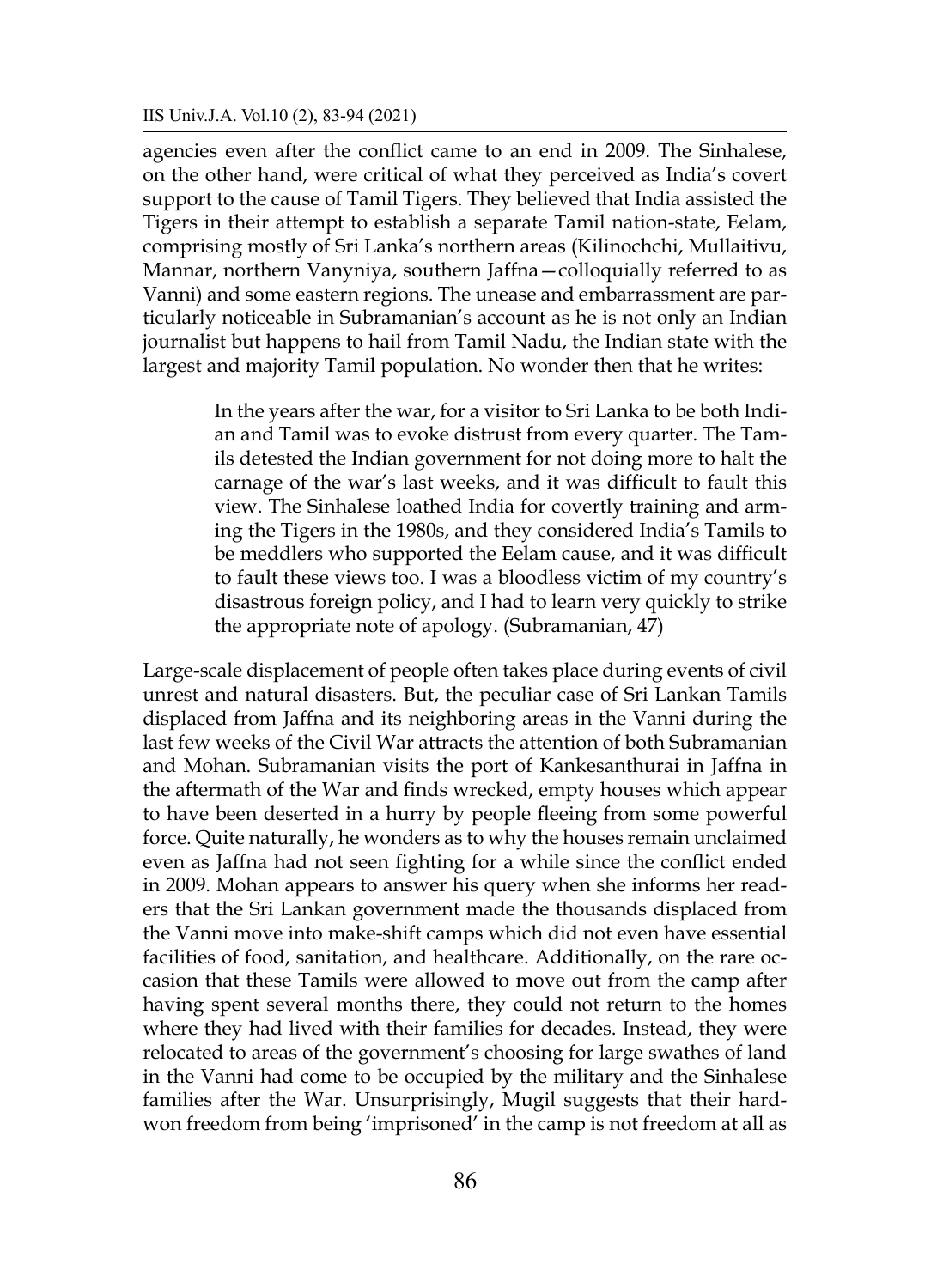they are not allowed to return to their homes— "The release was a fraud, Mugil thought. Bussing people to strange places instead of their homes was hardly granting them their freedom." (Mohan, 218-219)

It is to their credit, however, that despite recounting the immense pain and suffering of Tamils during and after the Sri Lankan Civil War, neither Subramanian nor Mohan is swayed to condone the violence, terror, and perversion that had come to characterize the Tamil Tigers' attempts to establish Eelam. Subramanian, for instance, notes that by 1982, the Tigers had consolidated their position as the most significant insurgent or separatist militia outfit for they outnumbered dissenters as well as competitors like the PLOTE (People's Liberation Organization of Tamil Eelam). In the Vanni, they also took it upon themselves to punish thieves, moonshiners, and rapists. In most cases, the 'accused' were first beaten up mercilessly and then tied to a lamppost and shot. (Subramanian, 140-141) In a similar vein, Mohan too suggests that the Tigers dealt with any contradiction, dissent, disloyalty or treachery with an unforgiving ruthlessness. It did not at all matter to them as to who the 'deviant' was. Death was summarily awarded to anyone who was believed to harbor a personal ambition or exhibited even an iota of critical thought. In this context, Mohan reports the specific instance of the terrible treatment that was meted out to Rajini Thiranagama by the Tigers.

> Rajini Thiranagama, a former combatant, wrote about the atrocities committed by the Sri Lankan army and the Indian army stationed in the north in the late eighties, as well as similar crimes of the Tamil militias, including the LTTE. It was the Tigers who killed her in 1989. Thiranagama's co-authors, professors from Jaffna University, fled the country, fearing the same fate. (Mohan, 91-92)

# **Singularities**

Even as the substance of Subramanian's reportage is about the dangerous intermingling of Buddhist faith and government machinery that came about quite strongly once the Civil War came to an end in Sri Lanka, he does comment on the excesses committed by the Sri Lankan army during the last phase of the conflict. The army, as it becomes apparent from various conversations in his book, shelled entire villages inhabited by civilian Tamil populations. Bullets were showered and air-attacks conducted even in 'no-firing zones' like hospitals and government schools. It seemed that the army was operating with a particular vengeance accompanied with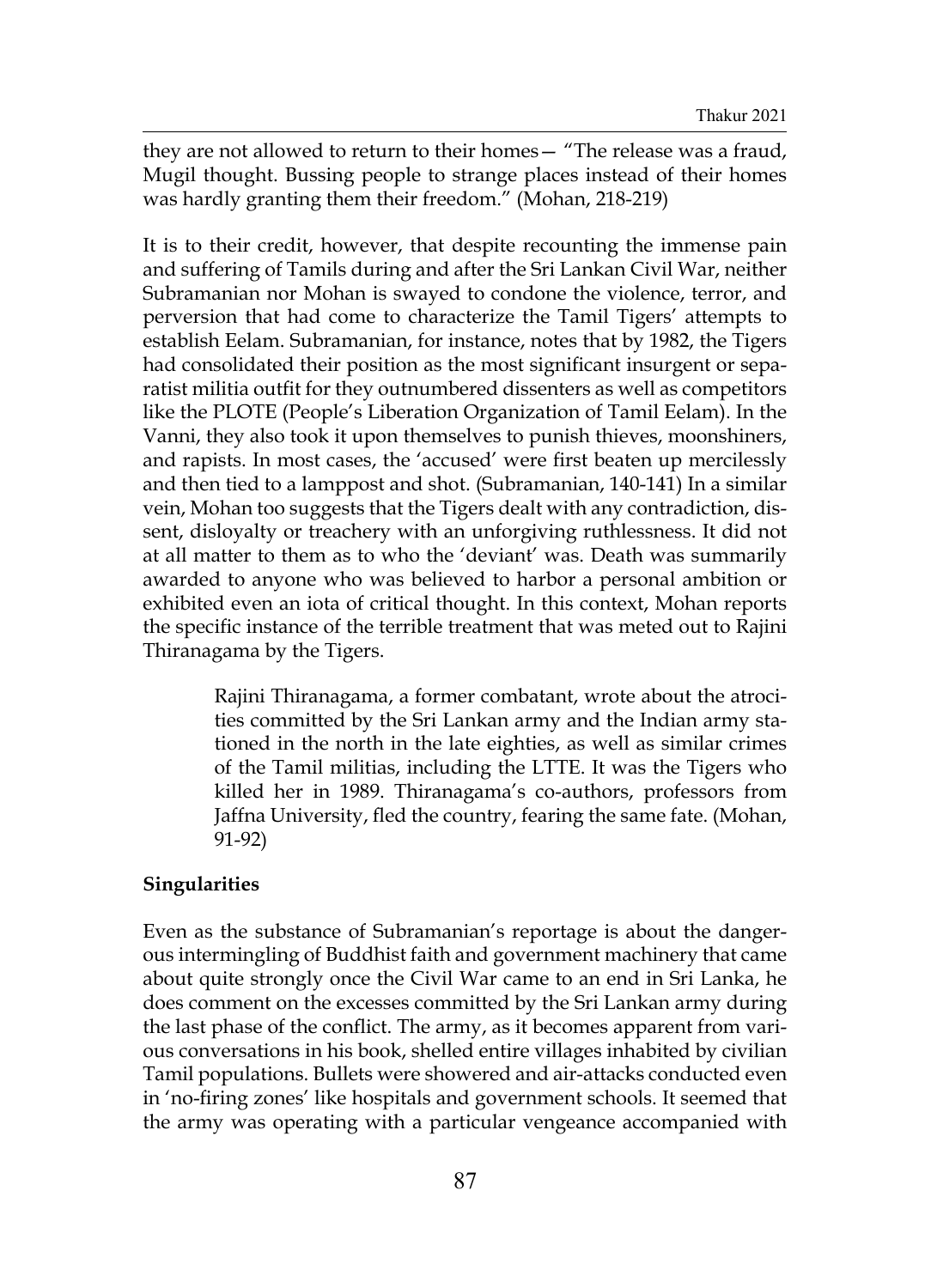nothing but contempt for questions of human rights and internationally agreed modalities of operation and procedure to be adopted during civil conflicts. For the Tamils and especially for those like Dr. Thurairaja who was a Tamil doctor in the Sinhalese-majority military, there was an incipient "racist tendency" in the way they had been attacked. Subramanian reports the circumstance when this feeling was shared with him thus:

> ...But human rights violations definitely happened during the last days of the war. In all that shelling, they were trying to wipe out the next generation of Tamils. There's a racist tendency, even now, that is characteristic of a majority community. It's as if the Sinhala mentality is geared to wipe out Tamils. Even when I was treating Sinhalese patients down south, they would say: "We need to bomb them all." I'd get annoyed, but I'd say nothing. (Subramanian, 60)

The alleged mentality in the Sinhalese to cleanse Sri Lanka 'pure' by erasing all traces of Tamils, as implied by Dr. Thurairaja, is also mirrored in the manner in which the country's government dealt with the Tigers who were captured during the Civil War. Subramanian indicates that all senior Tigers were summarily put to death. The island nation was not at all tolerant of even those who had surrendered. It perceived all the Tigers as a disease, as cancer that could spread and corrupt the entire body-politic. The only means left, in such circumstance, to arrest the growth of the festering tumor was to perform an absolute chemotherapy which, of course, had to be denied in all official government statements and on all public fora. (Subramanian, 261)

The coming together of Sri Lankan military triumphalism and Buddhist socio-political aggression had begun in 2006 but the combination came to acquire threatening fruition three years later with the end of the Civil War. Subramanian identifies primarily two aspects that enabled the effective functioning of this interaction. The first is the way the Sinhalese-dominated government machinery covertly supported the (re)claiming of the entirety of Sri Lanka's 'glorious' past as Sinhalese-Buddhist. And, the second is the manner in which Buddhist extremist political groups and organizations like the Bodu Bala Sena, Sinhala Ravaya, and Jathika Hela Urumaya (JHU) came to attack citizens belonging to religious and ethnic minority groups in Sri Lanka, especially the Muslims and Christians.

The case of the Buddhist ruins at Kandarodai, which are believed to be more than two thousand years old, presents an instance of the past becom-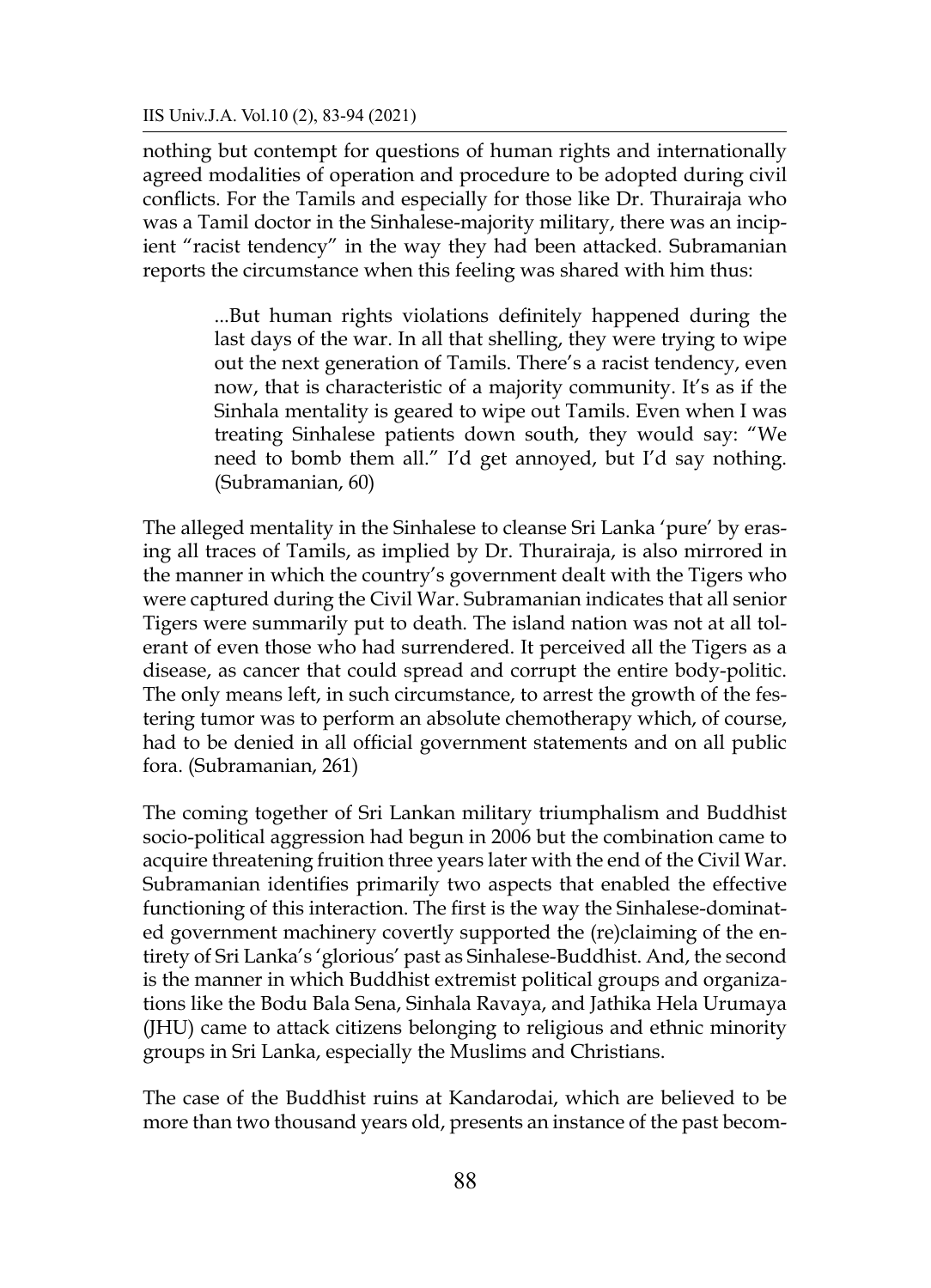ing a bone of contention in the post-War context in Sri Lanka. The question as to who built the ruins has come to matter much. Even as there was almost no public discussion about the ruins before the conflict ended in 2009, scholars and archaeologists had always believed them to have Tamil origins. They suggest that either Kandarodai was a Tamil settlement or it had been established by Dravidian settlers who came from south India in pre-Christian times. In fact, till the  $10<sup>th</sup>$  century or so, there was no mention of the ruins in any of the Sinhalese texts. Yet, from 2009, Buddhist scholars and self-proclaimed historians have repeatedly asserted that the ruins at Kandarodai were built by the Sinhalese and not the Tamils. In this context, Subramanian astutely remarks that the victory of the Sri Lankan army in the Civil War has only emboldened Buddhist-Sinhalese attempts to make such patently illogical and absurd claims about the country's rich heritage. (Subramanian, 194-195)

As Subramanian underlines, the coming together of the Buddhist and the Sinhalese-dominated government machinery in order to sustain supremacy and mastery over minority ethnic and religious groups like the Tamils and the Muslims in post-War Sri Lanka is actually a socio-political gesture seeking to establish its legitimacy by drawing from the *Mahavamsa*, the great chronicle of Sri Lankan Buddhism. In this text, not only does the Sinhalese king Dutugemunu kill and thus triumph over his Tamil counterpart Elara, he is also advised by Buddhist monks that he need not be anguished over the carnage that he unleashed on the battlefield. He is told, in fact, that the Tamils "were heretical and evil and [fittingly] died as though they were animals" and by enabling the event, he had only further consolidated the cause of the great Buddhist faith. (Subramanian, 185-187)

The War left the Sri Lankan Tamils defeated, exhausted, and extremely insecure. As they no longer posed any credible threat to the powerful Buddhist-government combine, Muslims and Christians came to be targeted. Chauvinist Buddhist right-wing groups portrayed the Muslims in particular as eroding the island nation's heritage through their 'demonic' activities. What was especially disappointing, as Subramanian recounts, was that no one in Sri Lanka stoop up against such groups and they operated with total politico-cultural impunity. There thus prevailed an atmosphere of hatred and hostility in the entire country and Subramanian's deliberate, inventory-like description, evokes the same most effectively:

> The newspapers were filled with reports of violence and with pronouncements from some Buddhist leaders on how they expected Muslims to behave. The JHU demanded the closure of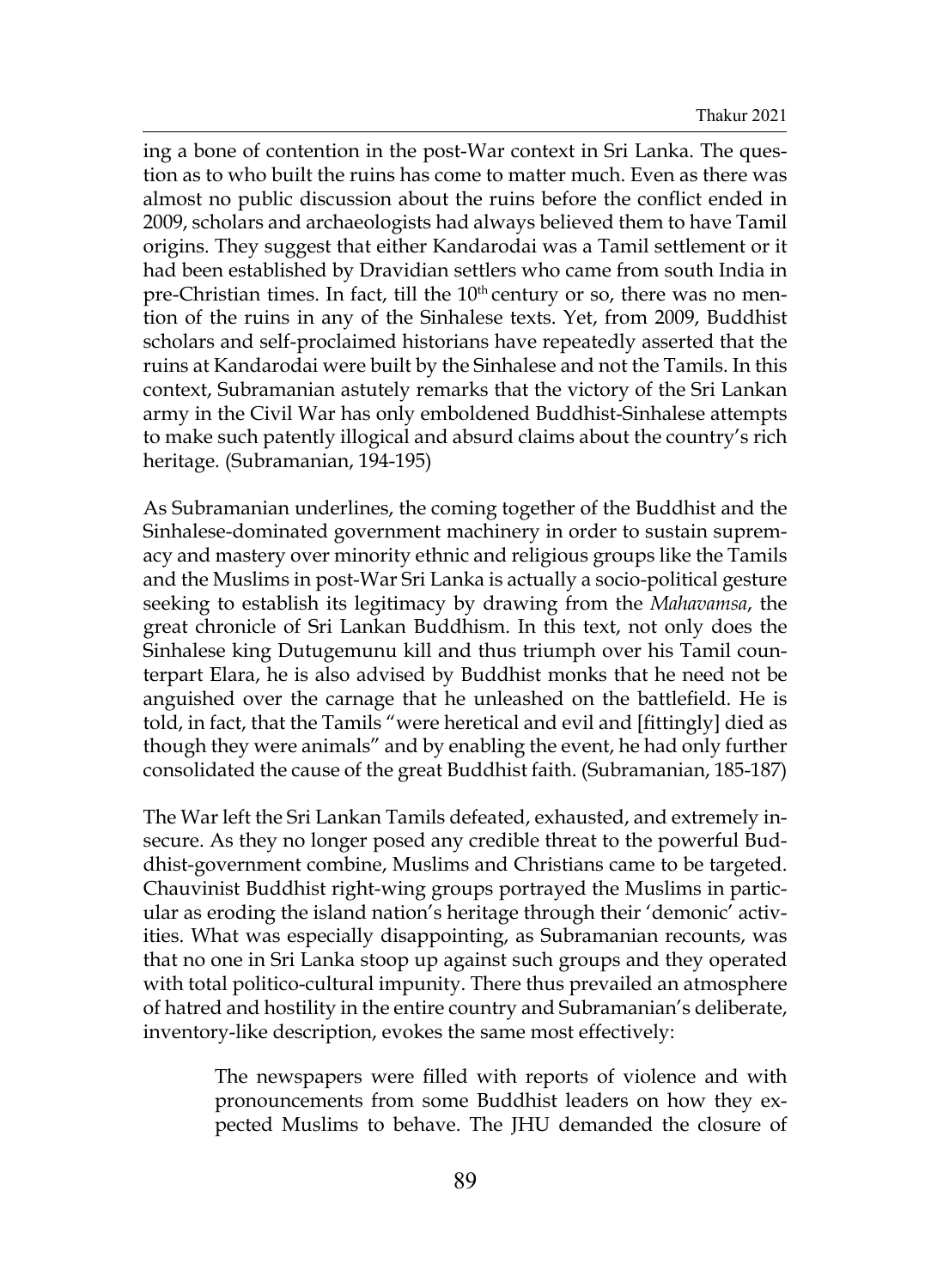Muslim-owned butcheries that sold beef and forced the government to ban the certification of halal meat. The Bodu Bala Sena attacked a popular Muslim-owned clothing store in Colombo. Other anonymous groups painted pigs on the walls of mosques. Some protestors stormed into the Sri Lanka Law College in Colombo, claiming that its examination results were doctored to favour Muslims. Calls went around for particular mosques and Muslim shrines to be razed, ostensibly for being situated too close to Buddhist temples. Even proximity was unacceptable now. In the town of Dambulla, the chief priest of a local *viharaya* led a protest to 'relocate' a mosque, and he warned in the process: 'Today we came with the Buddhist flag in hand. But the next time, it would be different.' No one stood up to these threats; Sri Lanka absorbed them passively and sailed on. (Subramanian, 222-223)

Unlike Subramanian who focusses on the threatening proportions acquired by the coming together of chauvinist Buddhist elements and the government machinery in the aftermath of the Sri Lankan Civil War, Mohan's account is a subtle unravelling of the alienation that the Tamils in the island nation came to feel even from official governmental legislation and related constitutional apparatus. Mohan identifies two facets to this alienation. The first is the recognition of Sinhala as the only official language of Sri Lanka—a provision that was in force till 1987—and the official status accorded to the Sinhalese as the 'original' inhabitants of the country. The second aspect is the passage of 'majoritarian' and 'draconian' legislation like the Prevention of Terrorism Act (PTA, passed temporarily in 1979 and made permanent in 1982) that allegedly granted the government the impunity to keep its opponents and other dissenters in remand prisons or police stations for three consecutive months without even producing a charge-sheet.

To emphasize the sheer discordance that the 1956 law establishing Sinhala as the only official language of Sri Lanka produced among the Tamils in the rest of the country, Mohan relates to her readers the great sense of security and hope that existed among the inhabitants of the Vanni even as they enjoyed only a little autonomy in real terms. She writes:

> ... Vanni Tamils felt no language-based anxiety about going to the police, politicians or government agencies; miscommunication and discrimination were not everyday experiences as they were for Tamils living in the rest of the island. Only a handful here even spoke Sinhala, the national language and the only official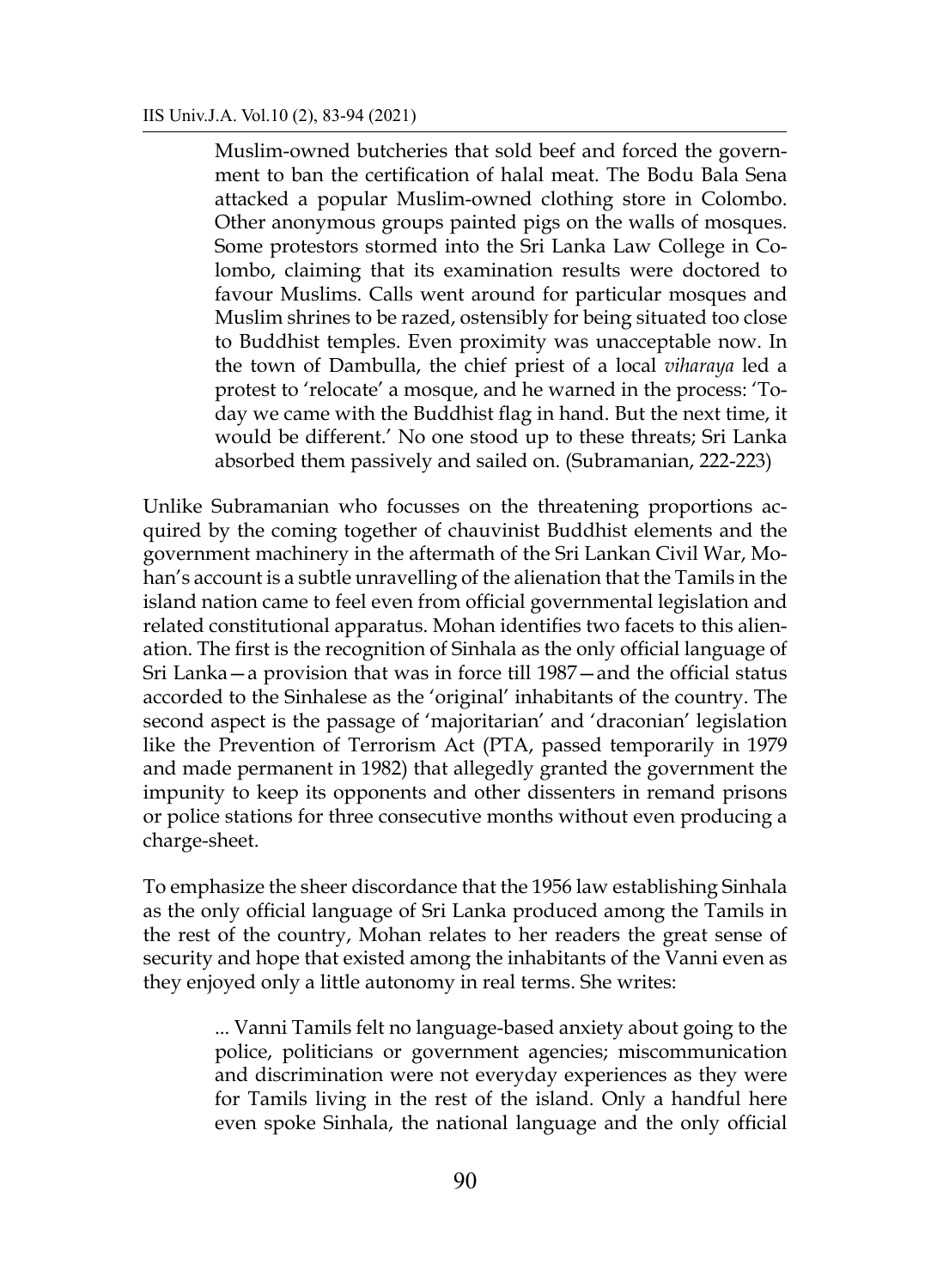one until 1987. Few had even met a Sinhalese person other than the occasional government official.

Here they were among their own. Within these borders, unlike in the Sri Lankan nation, Tamils were the dominant community... (Mohan, 25-26)

Sarva's arrest in 2008, just before the Civil War ended in the subsequent year, under the provisions of the PTA gives Mohan the opportunity to throw light upon the systematic abuse that the detainees had to endure at the hands of the police. She underlines the fact that once the three months of detention allowed by the Act were over, the police invariably demanded more time to gather evidence and furnish the charge-sheet. They repeated the stratagem every two weeks and, as a result, detainees often spent about six months in remand without even being informed about what they were accused of. As it turns out, the manner in which the police were granted these fortnightly extensions of their detainees is a story that makes most of Mohan's readers shudder in horror. She reports:

> In this basement, a man of authority sat on an old wooden chair at a metal table covered with files. In the sick white glow of a humming fluorescent light, he scanned the files and called out names or numbers. As the prisoner called came forward, the seated figure glanced up almost imperceptibly and stamped a sheet of paper. Next!

> The process took a whole day, as several chains of prisoners were brought in and took turns going to the front. Through it all, the chains stayed on their wrists. No toilet breaks were allowed, all meals for the day were cancelled, no talking was tolerated. It was a soul-deadening exercise, exhausting and disorienting. Every time, Sarva imagined that the stamp was on his neck, like red-hot metal branding cattle. The prisoners called this *paathalam*, the hell underground. (Mohan 2014, 103-104)

# **Variations**

At the beginning of the first section of the present essay, it has been underlined that finding similarities between Subramanian and Mohan's accounts of the lives of peoples in Sri Lanka during and after the Civil War is not easy for their interests and approaches are different. The statement seems to suggest that the substantial variation in the reportages is in terms of their content. Nothing could be farther from the truth, in fact, as such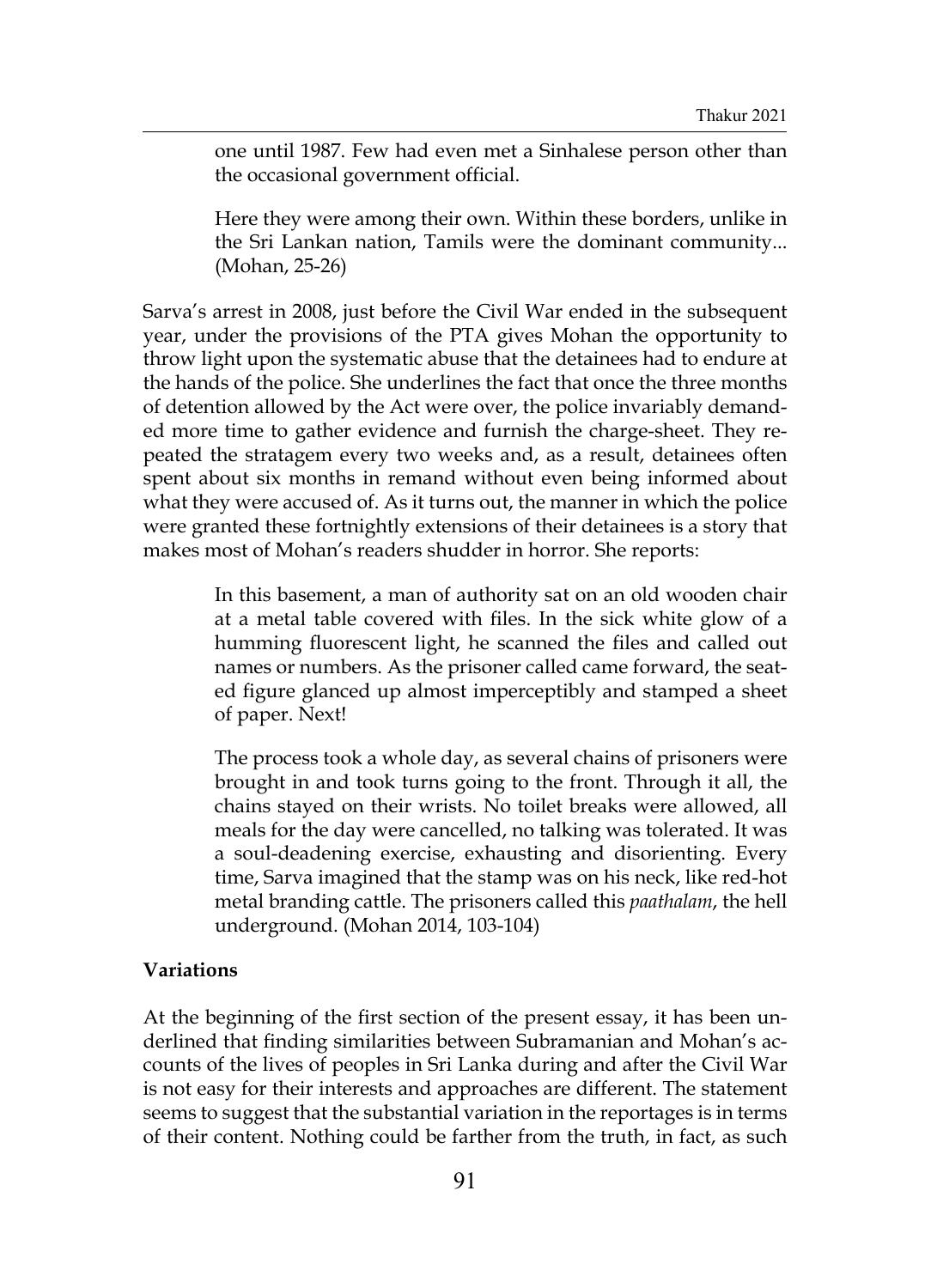IIS Univ.J.A. Vol.10 (2), 83-94 (2021)

content-related variance is inextricably linked to the form and stylistics of the two narratives.

To draw an analogy from the distinction between the hedgehog and the fox made popular by Sir Isaiah Berlin, Subramanian's account appears to resemble the hedgehog at work. Despite the wide canvas of Sri Lankan lives that he paints and the sheer variety of characters that he meets and converses with, he struggles to reconcile all of his experiences under the umbrella of some large and accommodating truth. Unsurprisingly, he states at the very beginning of his narrative that:

> This was how Sri Lanka sucked me deeper and deeper: by discussing itself incessantly. The more I listened to Sanjaya [Subramanian's friend and key associate in Sri Lanka], and then to others, the more the country and the history of its war revealed itself to me. A bigger, clearer picture always dangled just out of reach, around the corner of another conversation or two. Sanjaya made me realize that all I wanted to do was to wander around the island and talk about the one subject that everyone wanted to talk about. The war loomed too close to hand and too enormous for my senses to grasp it properly, like a wall that spread away to infinity in every direction. But in conversations, I heard stories of individuals—fantastic or tragic or melancholic or even happy stories, stories that had human proportions, and that could be multiplied in my head to gain a larger truth. (Subramanian, 16)

Mohan's account, however, does not betray any anxiety to establish "a larger truth" that would encompass the varied experiences of the three lives whose tenuous trajectories she traces with admirable tenacity and sincerity. Even as the ambit of her work might be narrower in comparison to Subramanian's, she remains open to the variety of experiences in the distinctive journeys of Mugil, Sarva, and Sarva's mother including, among others, of falling in love, of enduring betrayal, and of going through immense physical and emotional suffering. Therefore, if one were to persist with the hedgehog and fox analogy, her work resembles that of the fox the fox who does not seek to fit the many things he knows about within the framework of a consistent and systematic worldview.

## **Conclusion**

There is indeed unmistakable, poignant, and even terrible irony in the fact that Sri Lanka marked the tenth anniversary of its victory over the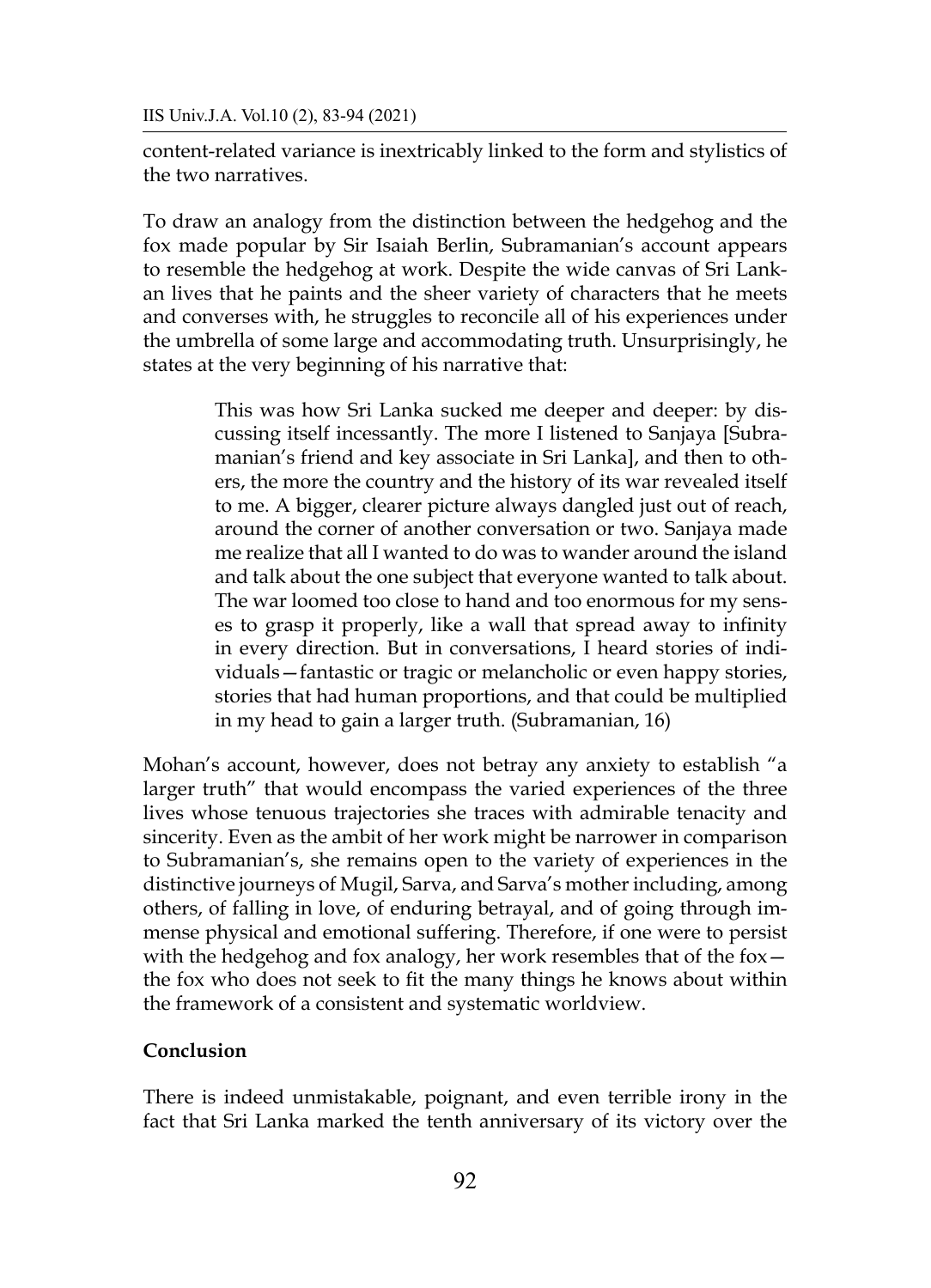Tamil Tigers in the same year that its churches and hotels were bombed on Easter Sunday. The cruel, pathetic, and cowardly bombings not only disturbed peace and security in the country but also were a reminder that the emotional and political harmony that the government claimed to have established since the end of the War was only an empty boast. This sad circumstance reveals the truth then—the truth that the 'victory' announced by the island nation's government in 2009 was not an exercise in modesty. The affirmation was not the sincerely kept promise of seeking a reconciliatory path ever since. Rather, the statement betrayed the pride felt by Sinhalese-Buddhists for they had finally vanquished their arch enemies, the (Tamil) Tigers, and were now going after (other) minorities in the country, especially Muslims.

In their balanced, critical, and yet heart-rending portrayals of people's lives during and after the Civil War in Sri Lanka, Subramanian and Mohan have also underlined poignant ironies that came to characterize the post-War context in the island nation. Subramanian, for instance, has noted that the end of the War did not necessarily bring an end to the violence in the country as different socio-political elements continued to oppress religious and ethnic minorities with unfettered impunity. In a similar vein, Mohan rightly suggests that the War ended up blurring the line between ex-Tiger combatants and non-combatants as the army in the Vanni considered non-combatant Tiger supporters as active participants in the Tigers' military operations.

Subramanian's and Mohan's reportages then, it can be said on the basis of the above discussion, can come to serve a dual purpose. They contain valuable lessons for how a postcolonial polity like Sri Lanka may handle a significant post-conflict situation in a way that does not alienate any segment of its population. The accounts also detail how a postcolonial national formation like Sri Lanka can (re)imagine its precolonial and colonial pasts without making it exclusionary, without making it appear as if the entirety of what happened in the past has been nothing but the vanquishing of the minority at the hands of the majority. If the powers that be in Sri Lanka were to pay heed to such a suggestion, the country will not only make progress economically but also strengthen its moral, social, and political fiber.